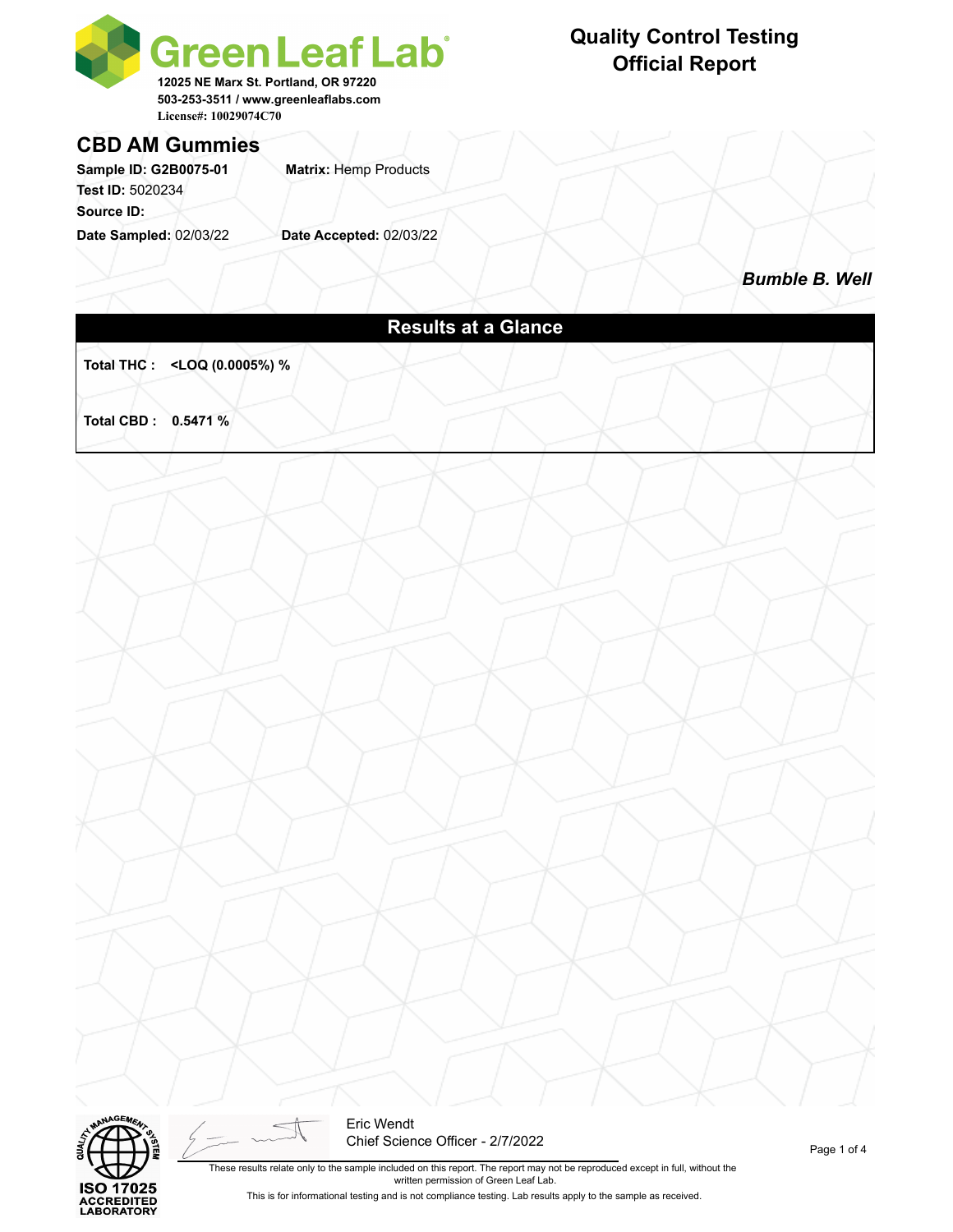

## **Quality Control Testing Official Report**

#### **CBD AM Gummies**

Sample ID: G2B0075-01 **Matrix: Hemp Products Test ID:** 5020234 **Source ID:** 

**Date Sampled:** 02/03/22 **Date Accepted:** 02/03/22

*Bumble B. Well*





Eric Wendt Chief Science Officer - 2/7/2022

Page 2 of 4

These results relate only to the sample included on this report. The report may not be reproduced except in full, without the written permission of Green Leaf Lab. This is for informational testing and is not compliance testing. Lab results apply to the sample as received.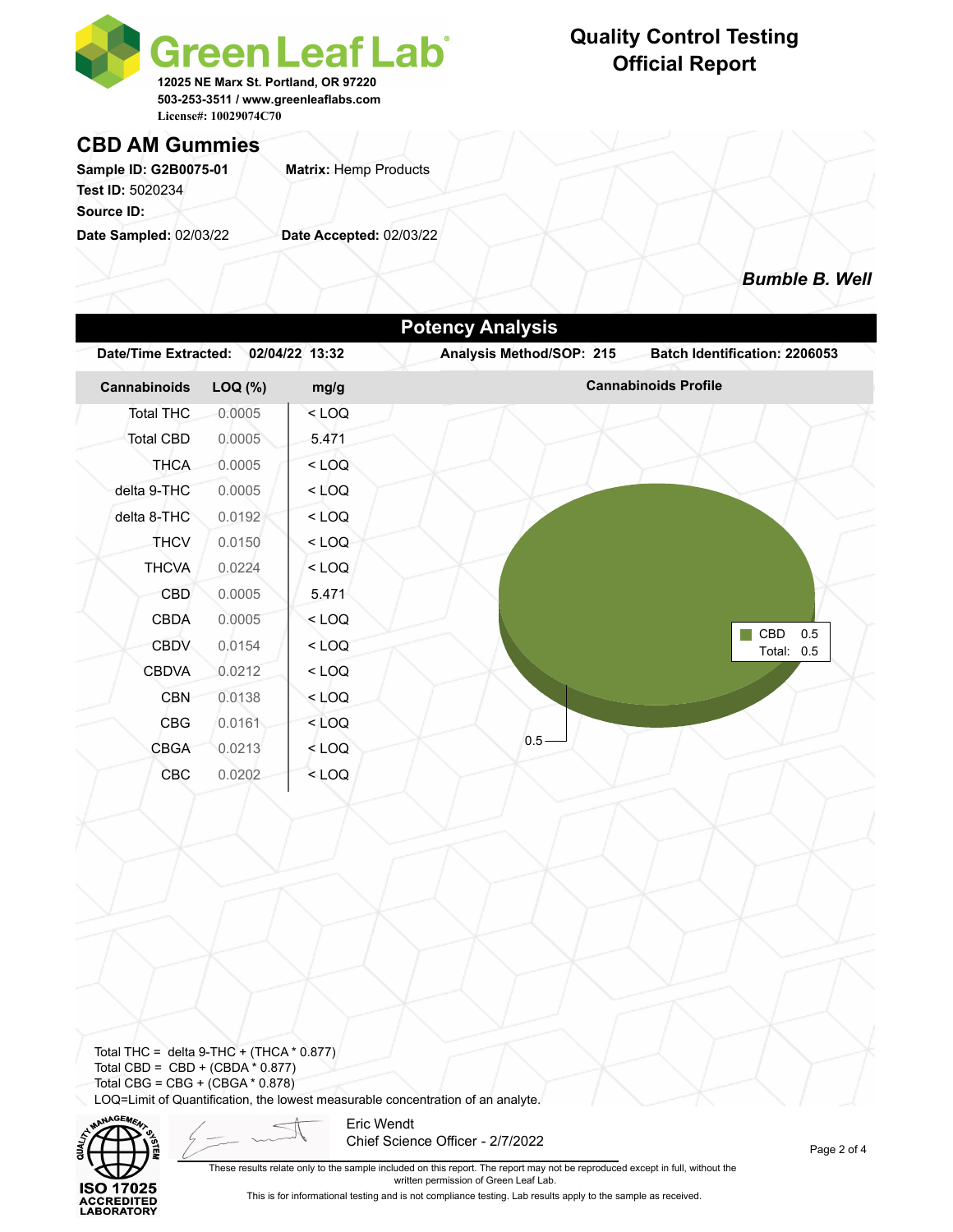

# **Quality Control Potency**

#### *Batch: 2206053 - 215-Products*

| Blank(2206053-BLK1)     |            |            |               |                  |                  |                |              |
|-------------------------|------------|------------|---------------|------------------|------------------|----------------|--------------|
| Analyte                 | Result     | <b>LOQ</b> | <b>Units</b>  | %Recovery Limits | <b>Extracted</b> | Analyzed       | <b>Notes</b> |
| <b>THCA</b>             | $<$ LOQ    | 0.0005     | %             |                  | 02/04/22 13:32   | 02/05/22 03:13 |              |
| delta 9-THC             | $<$ LOQ    | 0.0005     | %             |                  | 02/04/22 13:32   | 02/05/22 03:13 |              |
| delta 8-THC             | $<$ LOQ    | 0.0192     | %             |                  | 02/04/22 13:32   | 02/05/22 03:13 |              |
| <b>THCV</b>             | $<$ LOQ    | 0.0150     | %             |                  | 02/04/22 13:32   | 02/05/22 03:13 |              |
| <b>THCVA</b>            | $<$ LOQ    | 0.0224     | %             |                  | 02/04/22 13:32   | 02/05/22 03:13 |              |
| CBD                     | $<$ LOQ    | 0.0005     | $\frac{0}{0}$ |                  | 02/04/22 13:32   | 02/05/22 03:13 |              |
| <b>CBDA</b>             | $<$ LOQ    | 0.0005     | %             |                  | 02/04/22 13:32   | 02/05/22 03:13 |              |
| <b>CBDV</b>             | $<$ LOQ    | 0.0154     | %             |                  | 02/04/22 13:32   | 02/05/22 03:13 |              |
| <b>CBDVA</b>            | $<$ LOQ    | 0.0212     | %             |                  | 02/04/22 13:32   | 02/05/22 03:13 |              |
| <b>CBN</b>              | $<$ LOQ    | 0.0138     | $\frac{0}{0}$ |                  | 02/04/22 13:32   | 02/05/22 03:13 |              |
| <b>CBG</b>              | $<$ LOQ    | 0.0161     | %             |                  | 02/04/22 13:32   | 02/05/22 03:13 |              |
| <b>CBGA</b>             | $<$ LOQ    | 0.0213     | $\%$          |                  | 02/04/22 13:32   | 02/05/22 03:13 |              |
| CBC                     | $<$ LOQ    | 0.0202     | %             |                  | 02/04/22 13:32   | 02/05/22 03:13 |              |
| Reference(2206053-SRM1) |            |            |               |                  |                  |                |              |
| Analyte                 | % Recovery | <b>LOQ</b> | <b>Units</b>  | %Recovery Limits | <b>Extracted</b> | Analyzed       | <b>Notes</b> |
| delta 9-THC             | 101        | 0.0005     | $\frac{0}{0}$ | 80-120           | 02/04/22 13:32   | 02/05/22 03:36 |              |

CBD 92.8 0.0005 % 80-120 02/04/22 13:32 02/05/22 03:36





Eric Wendt Chief Science Officer - 2/7/2022

These results relate only to the sample included on this report. The report may not be reproduced except in full, without the written permission of Green Leaf Lab. This is for informational testing and is not compliance testing. Lab results apply to the sample as received.